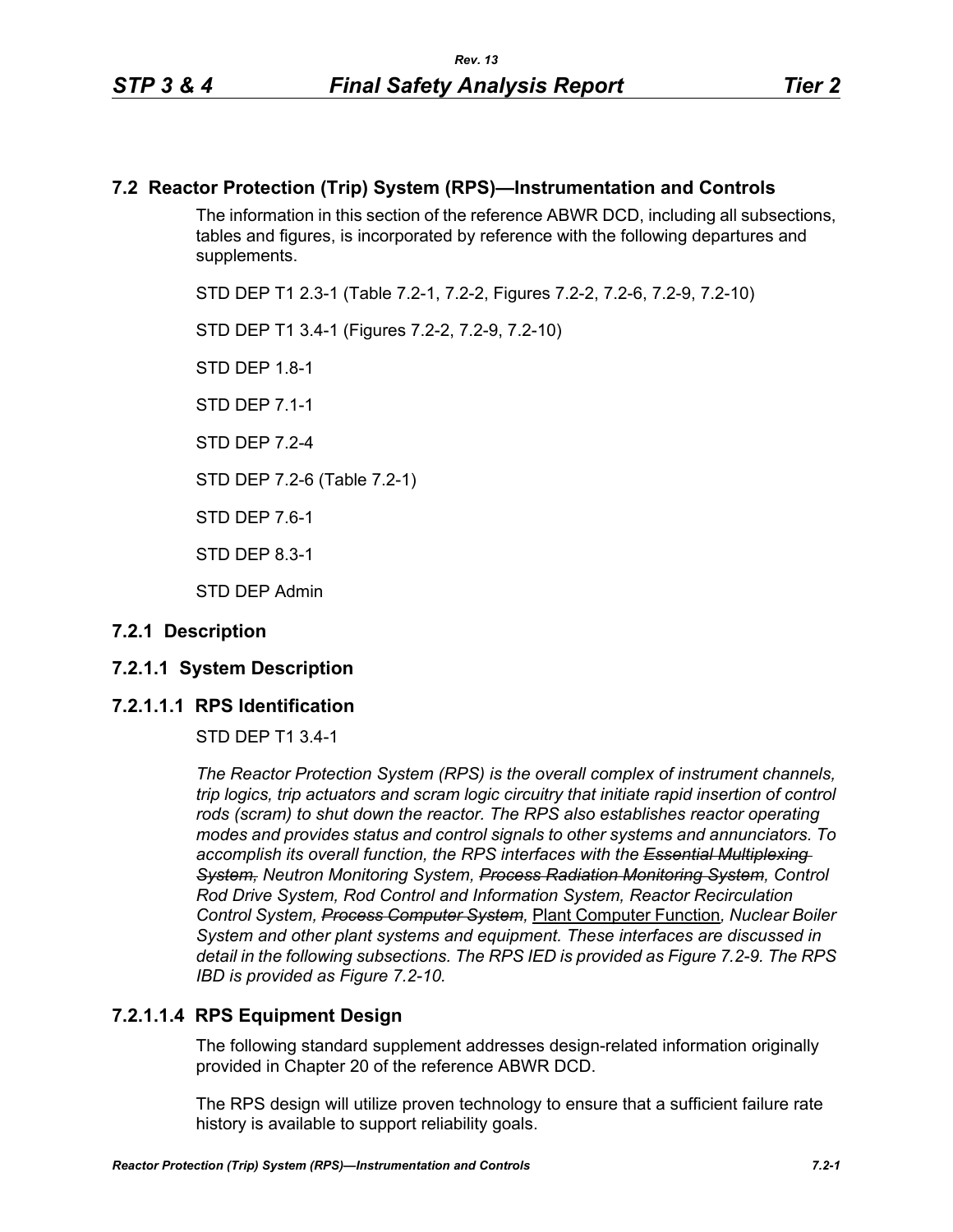# **7.2.1.1.4.1 General RPS Equipment**

STD DEP T1 3.4-1

## STD DEP Admin

*The RPS equipment is divided into four redundant divisions of sensor (instrument) channels, trip logics and trip actuators, and two divisions of manual scram controls and scram logic circuitry. The sensor channels, divisions of trip logics, divisions of trip actuators and associated portions of the divisions of scram logic circuitry together constitute the RPS scram and air header dump (backup scram) automatic initiation logic. The divisions of manual scram controls and associated portions of the divisions of scram logic circuitry together constitute the RPS scram and air header dump manual initiation logic. The automatic and manual scram initiation logics are independent of each other. RPS equipment arrangement is shown in Figure 7.2-2.*

### *(1) Sensor Channels*

*Equipment within a sensor channel includes primarily sensors (transducers or switches), multiplexers and digital trip modules (DTMs)* trip functions (DTFs)*. The sensors within each channel monitor plant variables (Subsection 7.2.1.1.4.2)* and *send either analog or discrete output to remote multiplexer units (RMUs) within the associated division of Essential Multiplexing System (EMS)* the DTF. *Each division of the EMS performs analog-to-digital conversion on analog signals and sends the digital or digitized analog output values of all monitored variables to the DTM within the associated RPS sensor channel. The DTM* DTF *in each sensor channel compares individual monitored variable values with trip setpoint values and for each variable sends a separate, discrete (trip/no trip) output signal to all four divisions of trip logics.*

*All equipment within a sensor channel is powered from the same division of Class 1E power source. However, different pieces of equipment may be powered from separate DC power supplies. Within a sensor channel, sensors themselves may belong to the RPS or may be components of another system. Signal conditioning and distribution performed by the RMUs is a function of the EMS and is discussed in Section 7A.2.*

### *(2) Divisions of Trip Logics*

*Equipment within a division of trip logic includes primarily manual switches, bypass units (BPUs)*bypass interlock functions*, trip logic units*functions *(TLUs*TLFs*) and output logic units (OLUs). The various manual switches provide the operator means to modify the RPS trip logic for special operation, maintenance, testing and reset. The BPUs*bypass interlock functions enforce restrictions on bypassing multiple divisions of related functions. The bypass interlock functions *perform bypass and interlock logic for the channel sensors bypass, main steamline isolation trip special bypass and division trip logic unit bypass. These three bypasses are all manually initiated through individual*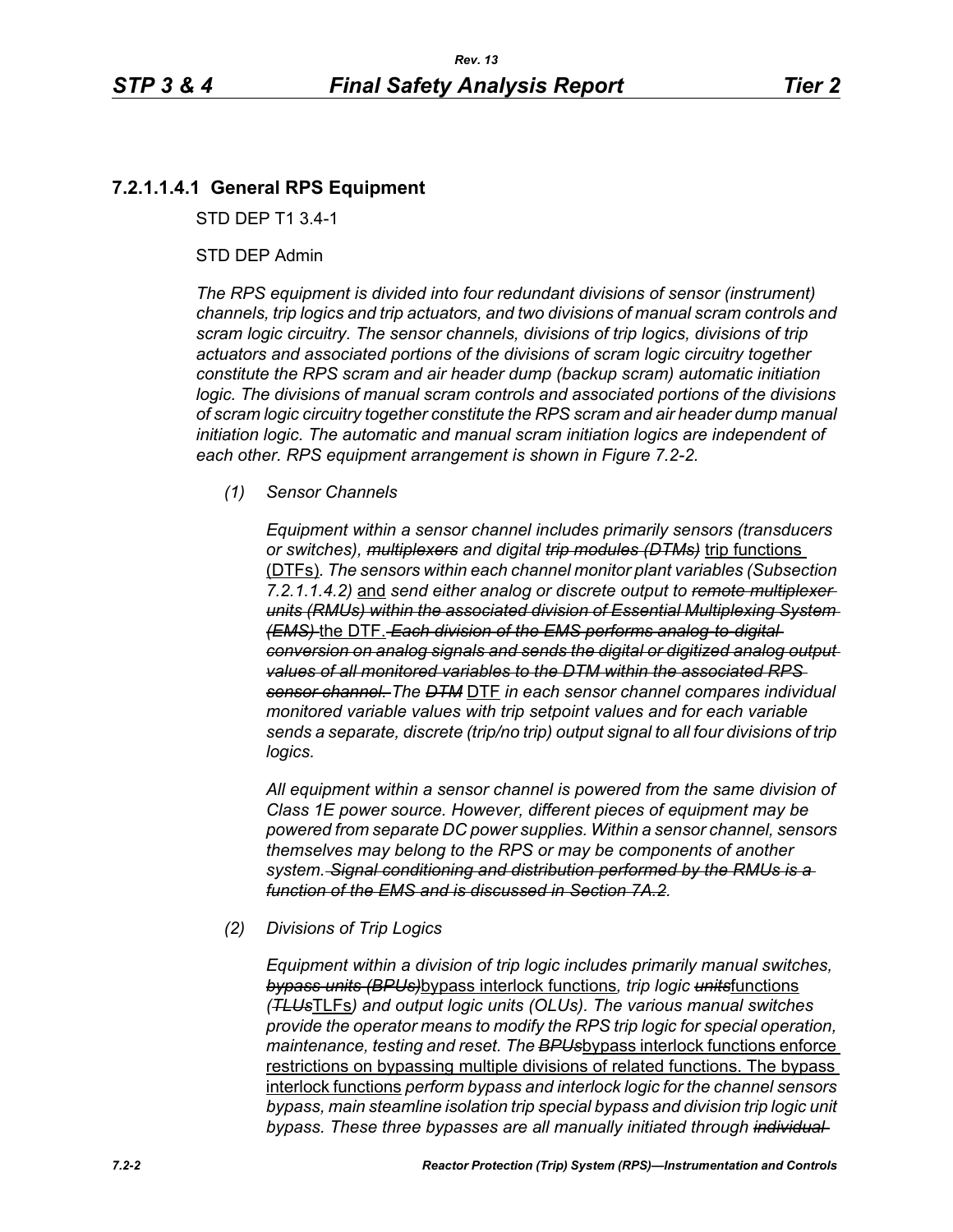*keylock*bypass *switches within each of the four divisions. Each BPU*bypass switch *sends a separate bypass signal for all four channels to the TLU*TLF *in the same division for channel sensors bypass and MSL isolation trip special bypass. Each BPU*bypass switch *sends the TLU*TLF *bypass signal to the OLU in the same division.*

*The TLUs* TLFs *perform automatic scram initiation logic based on reactor operating mode, channel and division trip conditions and bypass conditions. Each TLU*TLF *receives bistable* bypass *input signals from the BPU*bypass switch *and various switches in the same division and receives isolated bistable* trip *inputs from all four sensor channels* of RPS *and divisions of the NMS.*

*The OLUs perform division trip, seal-in, reset and trip test function. Each OLU receives bypass inputs from the BPU*bypass switch*, trip inputs from the TLU*TLF *and various manual inputs from switches within the same division and provides discrete trip outputs to the trip actuators in the same division. Each OLU also receives an isolated discrete division trip reset permissive signal from equipment associated with one of the two divisions of scram logic circuitry.*

*All equipment within a division of trip logic is powered from the same division of Class 1E power source. However, different pieces of equipment may be powered from separate DC power supplies, and the BPU, TLU*TLF *and OLU within a division must be powered from separate DC power supplies.*

# **7.2.1.1.4.2 Initiating Circuits**

STD DEP T1 2.3-1

STD DEP T1 3.4-1

STD DEP 7.2-4

STD DEP 7.6-1

STD DEP Admin

*The RPS will initiate a reactor scram when any one or more of the following conditions occur or exist within the plant:*

#### *(7) High Main Steamline Radiation* Not Used

*The systems and equipment that provide trip and scram initiating inputs to the RPS for these conditions are discussed in the following subsections. With the exception of the NMS (1) and PRRM (7), and the TB-trips (5 and 7) all of the building signals (9) and (10), all of the other systems provide sensor outputs through the EMS* to the DTF*. Analog-to-digital conversion of these sensor output values is done by EMS* DTF equipment. NMS and PRRM trip signals are provided directly to the RPS by the NMS *and PRRM trip logic units* function*. The turbine building signals 9 and 10 are hardwired*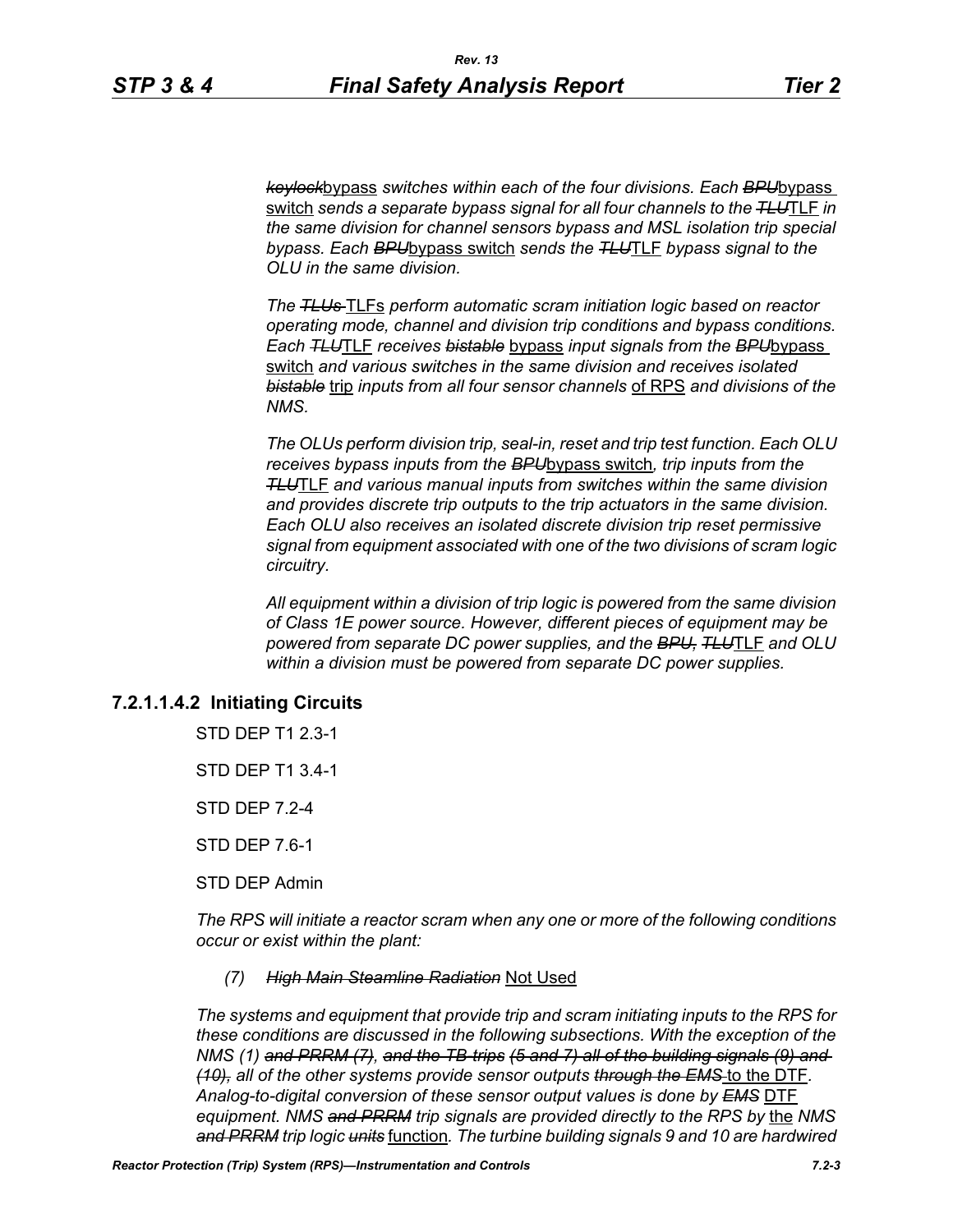*to connections in the control building. The TB-trips (5 and 7) are provided through hardwired connections.*

*(1) Neutron Monitoring System (NMS)*

*Each of the four divisions of the NMS equipment provides separate, isolated, bistable SRNM trip and APRM trip signals to all four divisions of RPS trip logics (Figure 7.2-5).*

*(b) APRM Trip Signals*

*The APRMs of the NMS provide trip signals to the RPS to cover the range of plant operation from a few percent to greater than reactor rated power. Five*Six *conditions monitored as a function of the NMS comprise the APRM trip logic output to the RPS. These conditions are high neutron flux, high simulated thermal power, APRM inoperative, oscillation power range monitor (ORPM) trip,* OPRM Inoperative, or *reactor core flow rapid coastdown. The specific condition within the NMS that caused the APRM trip output is not detectable within the RPS.*

*(c) OPRM Trip Signals*

*The OPRM is a functional subsystem of the APRM in each of the four APRM channels. The OPRM trip outputs are combined with other*described with the *APRM trip signals to produce the final RPS trip signal*above*. The OPRM detects thermal hydraulic instability; its RPS trip function suppresses neutron flux oscillation prior to the violation of safety thermal limits.*

- *(2) Nuclear Boiler System (NBS) (Figure 7.2-6)*
	- *(a) Reactor Pressure*

*Reactor pressure is measured at four physically separated locations by locally mounted pressure transducers. Each transducer is on a separate instrument line and provides analog equivalent output through the EMS to the DTM* DTF *in one of four RPS sensor channels. The pressure transducers and instrument lines are components of the NBS.*

*(b) Reactor Water Level*

*Reactor water level is measured at four physically separated locations by locally mounted level (differential pressure) transducers. Each transducer is on a separate pair of instrument lines and provides analog equivalent output through the EMS to the DTM* DTF *in one of the four RPS sensor channels. The level transducers and instrument lines are components of the NBS.*

*(c) Drywell Pressure*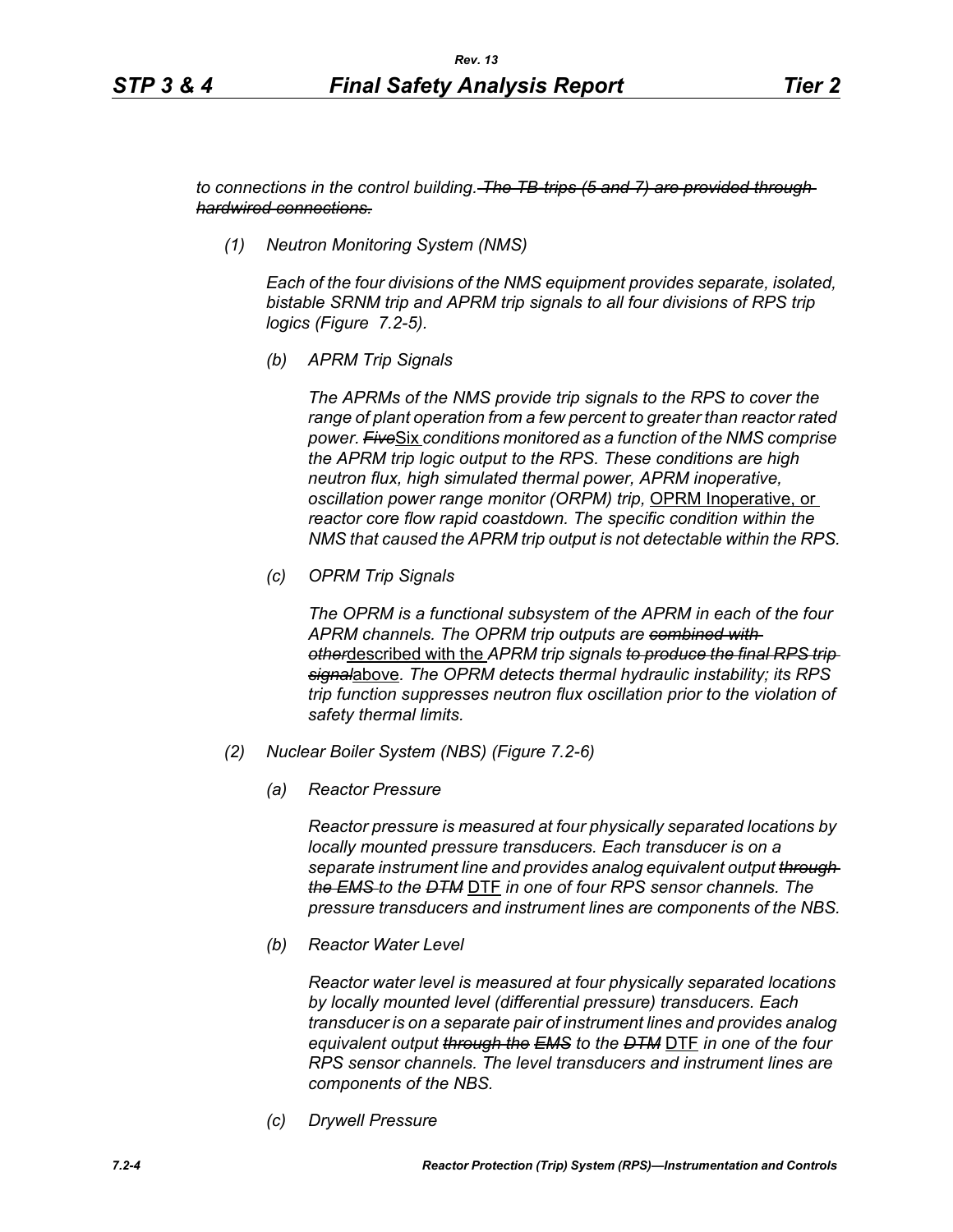*Drywell pressure is measured at four physically separated locations by locally mounted pressure transducers. Each transducer is on a separate instrument line and provides analog equivalent output through the EMS to the DTM* DTF *in one of the four RPS sensor channels of the NBS.*

*(d) Main Steamline Isolation (Figure 7.2-4)*

*Each of the four main steamlines can be isolated by closing either the inboard or the outboard isolation valve. Separate position switches on both of the isolation valves of one of the main steamlines provide bistable output through the EMS to the DTM* DTF *in one of the four RPS sensor channels. Each main steamline is associated with a different RPS sensor channel. The main steamline isolation valves and position switches are components of the NBS.*

*(e) High Suppression Pool Temperature*

*Suppression pool temperature is measured at four physically separated locations by locally mounted sensors. Each sensor is on a separate instrument line and provides analog equivalent of suppression pool temperature to the EMS which,* These sensors are monitored by divisional I/O devices which digitize the signals and*, in turn,* provide *provides digitized suppression pool temperature data to the suppression pool* temperature *monitoring (SPTM) module of SSLC* the reactor trip and isolation system (RTIS)*. SSLC* The SPTM module*, after process*ing *and averaging the data, provides* the *trip signal to the corresponding RPS divisional DTM* DTF*, when the calculated average temperature exceeds the setpoint.*

- *(3) Control Rod Drive (CRD) System (Figure 7.2-6)*
	- *(a) CRD Charging Header Pressure*

*CRD charging header pressure is measured at four physically separated locations by locally mounted pressure transducers. Each transducer is on a separate instrument line and provides analog equivalent output through the EMS to the DTM* DTF *in one of the four RPS sensor channels. The pressure transducers and instrument lines are components of the CRD System.*

- *(4) Process Radiation Monitoring (PRM) System (Figure 7.2-6)* Not Used
	- *(a) Main Steamline Radiation*

*Main steamline radiation is measured by four separate radiation monitors. Each monitor is positioned to measure gamma radiation in all four main steamlines. The PRM System then provides a separate bistable output to the DTM in each of the four RPS sensor channels.*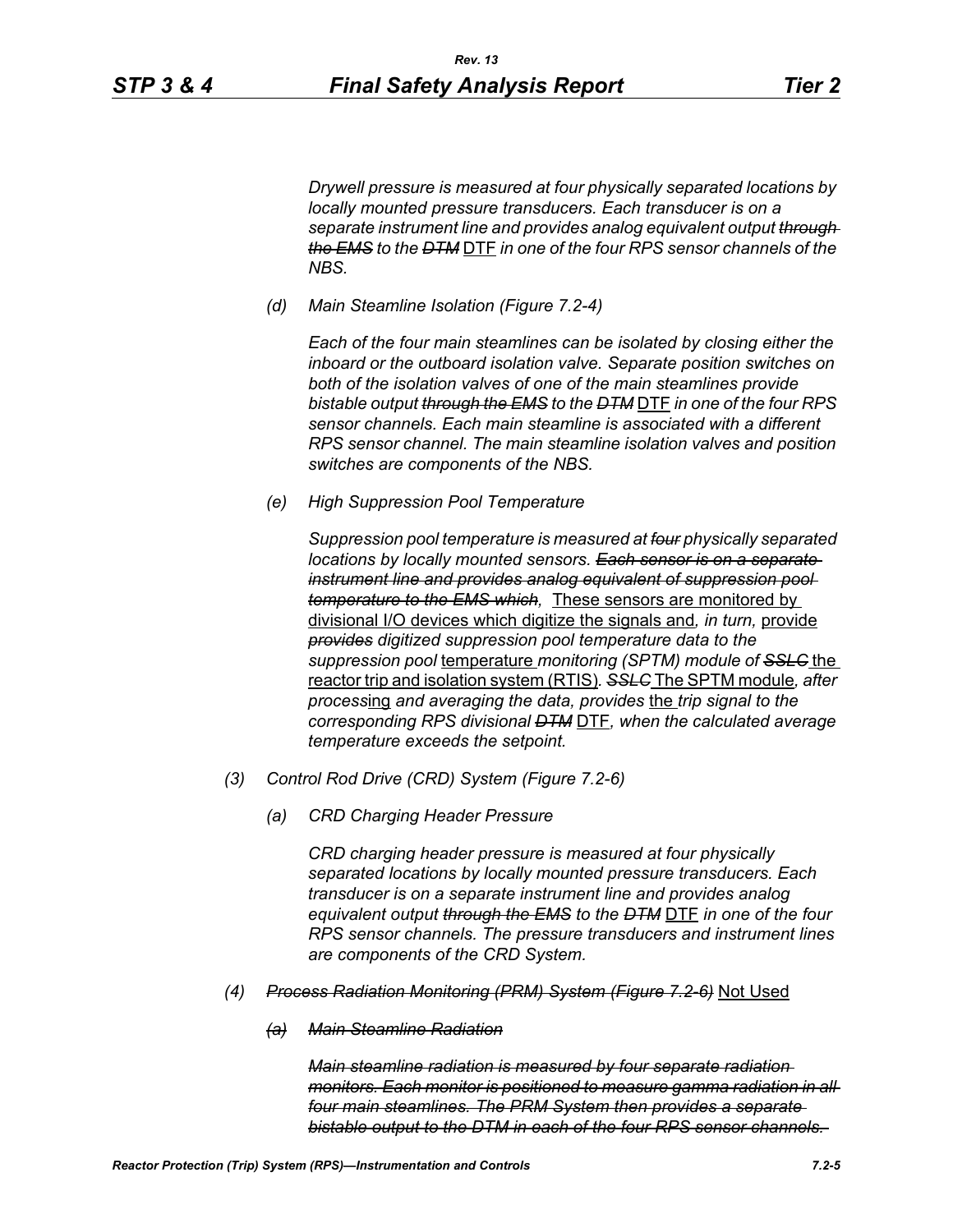*The radiation monitors and associated equipment that determine whether or not main steamline radiation is within acceptable limits are components of the PRM System.*

- *(6) Reactor Protection System (Figure 7.2-3)*
	- *(a) Turbine Stop Valve Closure*

*Turbine stop valve closure is detected by separate valve stem position switches on each of the four turbine stop valves. Each position switch provides bistable output through hard-wired connections to the DTM* DTF *in one of the four RPS sensor channels. The turbine stop valves are components of main turbine; however, the position switches are components of the RPS.*

*(b) Turbine Control Valve Fast Closure*

*Low hydraulic trip system oil pressure is detected by separate pressure switches on each of the four turbine control valve hydraulic mechanisms. Each pressure switch provides bistable output through hard-wired connections to the DTM* DTF *in one of the four RPS sensor channels. The turbine control valve hydraulic mechanisms are components of the main turbine; however, the position and pressure switches are components of the RPS.*

*(c) Manual Scram*

*Two manual scram switches or the reactor mode switch provide the means to manually initiate a reactor scram independent of conditions within the sensor channels, divisions of trip logics and divisions of trip actuators. Each manual scram switch is associated with one of the two divisions of actuated load power.* 

*In addition to the scram initiating variables monitored by the RPS, one bypass initiating variable is also monitored.*

# **7.2.1.1.4.3 RPS Logic**

STD DEP T1 2.3-1

### STD DEP T1 3.4-1

*(2) Division Trip Logic Unit*Function *Bypass*

*A separate, manual, keylock switch in each of the four divisions provides means to bypass that division's trip unit*function *output to the scram logic. The effect of the division trip logic bypass is to reduce the scram logic to a coincidence of two out of three tripped divisions. Interlocks between the four division trip logic bypasses prevent bypass of any two or more division trip logics at the same time. Once a bypass of one division of trip logic has been*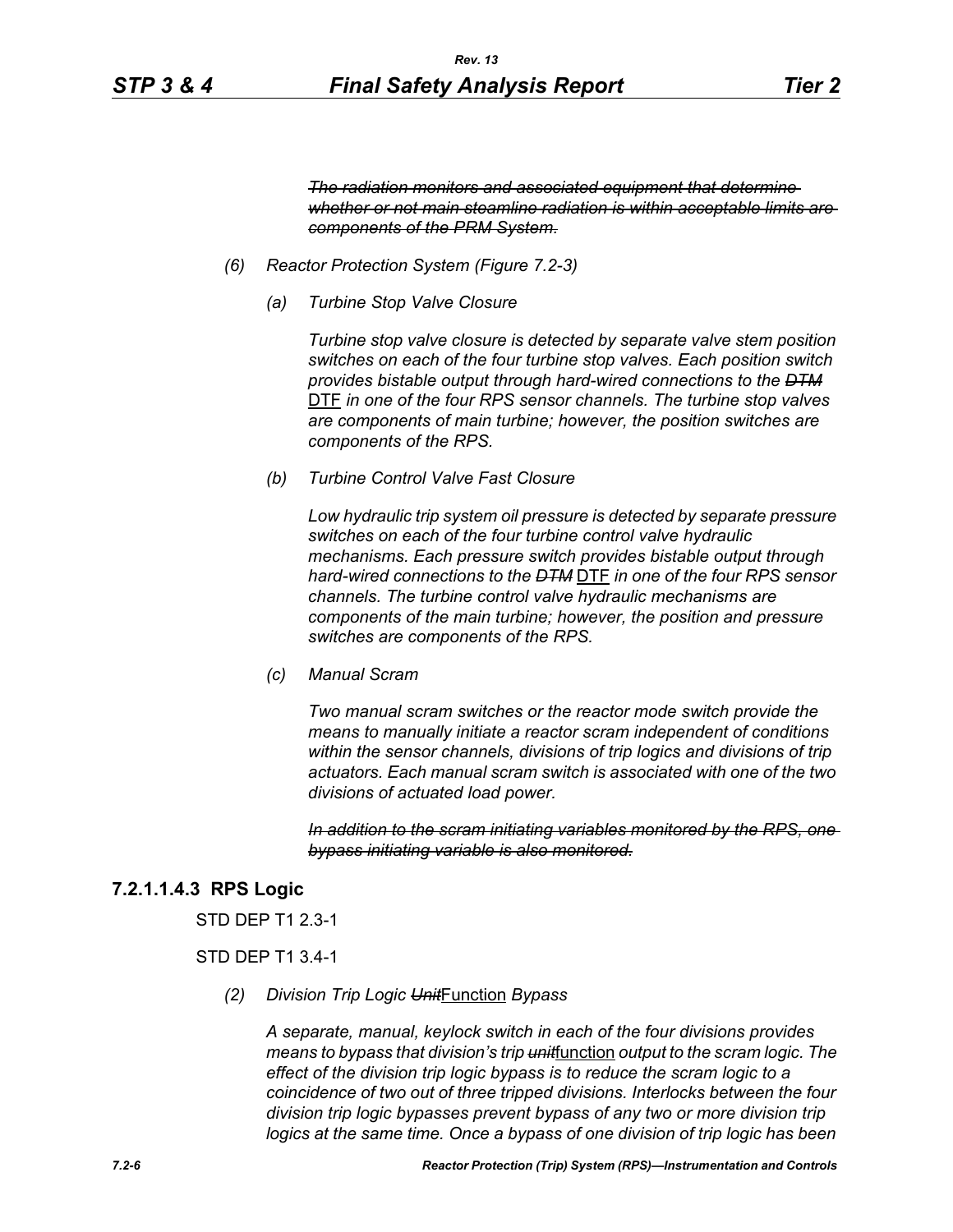*established, bypasses of any of the remaining three division trip logics are inhibited.*

*(3) MSL Isolation Special Bypass (Figure 7.2-4)*

*A separate, manual, keylock switch associated with each of the four sensor channels provides means to bypass the MSL isolation trip output signal from the sensor channel to all four divisions of trip logic. This bypass permits continued plant operation while any one MSL is isolated without causing a half scram condition. The effect of the MSL isolation special bypass is to reduce the MSL isolation trip function in all four divisions of trip logic to a coincidence of two out of three sensor channel MSL isolation trips. Interlocks between the four divisions of trip logic prevent MSL isolation special bypass in any sensor channel when either a channel sensors bypass or a MSL isolation special bypass is present in any other sensor channel. Once a MSL isolation special bypass has been established in one sensor channel, the same bypass is inhibited in the other three channels. This bypass is inhibited in all three remaining channels when any channel sensor bypass exists.*

The following standard supplement addresses continued operation with an isolated main steamline.

Continued operation with an isolated MSL is only permitted if an analysis of the effects of flow-induced vibration on the remaining open MSIVs and other critical components in the reactor and steam systems has been performed. Continued plant operation must remain within the bounds of this analysis.

*(4) Trip Logic and Operating Bypasses*

*High Main Steamline Radiation Trip (Figure 7.2-6)*

*A high main steamline radiation trip will occur in each division of trip logic when a main steamline radiation trip condition exists in any two or more unbypassed sensor channels. There are no operating bypasses associated with this trip function.*

### **7.2.1.1.4.4 Redundancy and Diversity**

STD DEP T1 3.4-1

*Instrument sensing lines from the reactor vessel are routed through the drywell and terminate outside the primary containment. Instruments mounted on instrument racks in the four quadrants of the Reactor Building sense reactor vessel pressure and water level from this piping. Valve position switches are mounted on valves from which position information is required. The sensors for RPS signals from equipment in the Turbine Building are mounted locally. The four battery-powered inverters and divisional 120 VAC power suppliers for the SSLC and RPS are located in an area where they can be serviced during reactor operation. Sensor signals (via the multiplex network) and power cables are routed to four SSLC*RTIS *cabinets (in which RPS*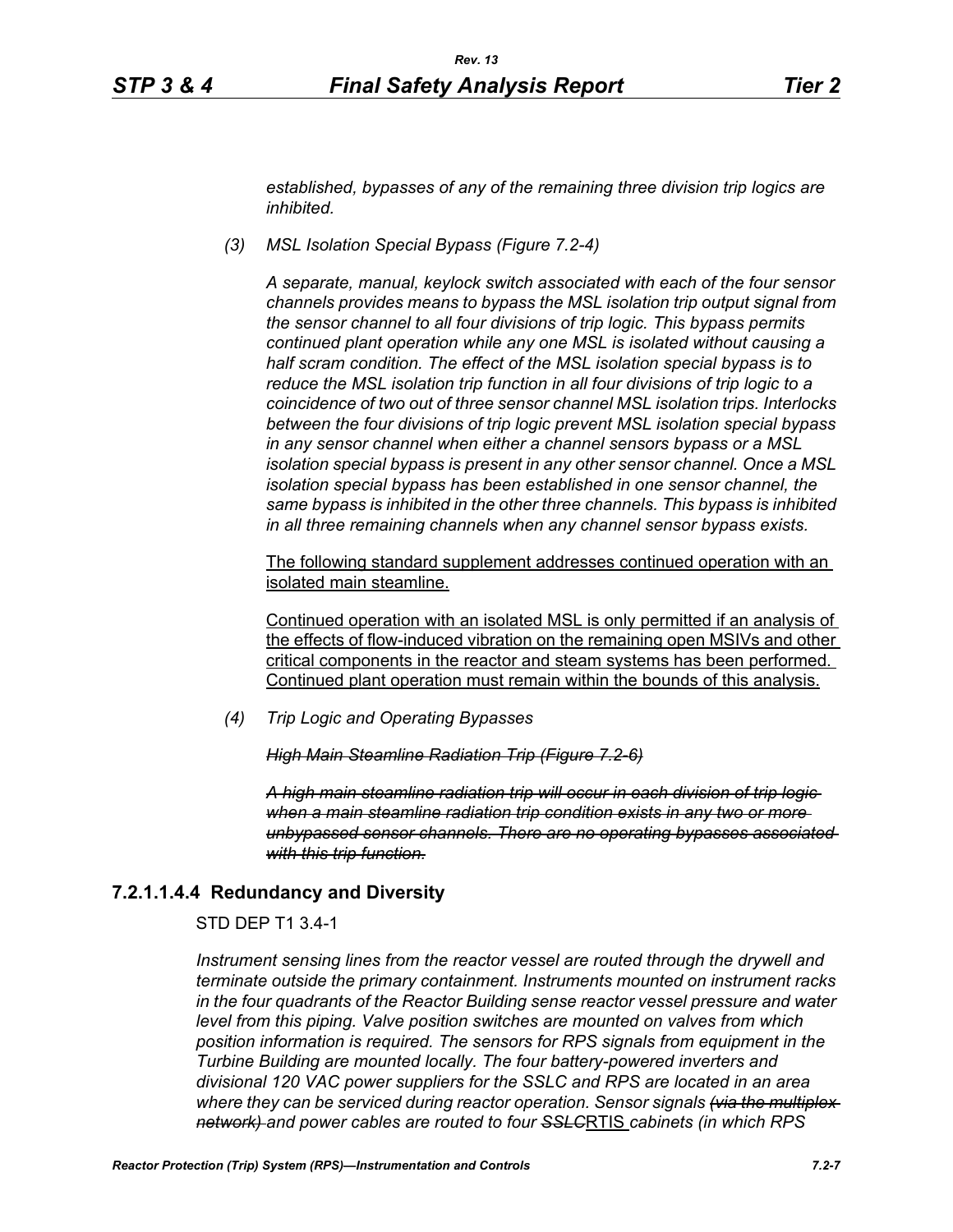*components are located) in the divisional electrical compartments. One logic cabinet is used for each division.*

# **7.2.1.1.4.6 Separation**

STD DEP T1 3.4-1

*Four independent sensor channels monitor the various process variables listed in Subsection 7.2.1.1.4.2. The redundant sensor devices are separated so that no single failure can prevent a scram. The arrangement of RPS sensors mounted in local racks is shown in Figure 7.2-2. Locations for local RPS racks and panels are shown on the instrument location drawings provided in Section 1.7. Divisional separation is also applied to the Essential Multiplexing System (EMS) Dwhich provides data highways for the sensor input to the logic units. Physically separated cabinets are provided for the four scram logics. Fiber optic cable routing from remote multiplexing units (RMUs) remote digital logic controllers to control room equipment is shown in raceway plans provided by reference in Section 1.7. The criteria for separation of sensing lines and sensors are discussed in Section 7.1.*

*RPS inputs to annunciators, recorders, and the* plant *computer* function (PCF) *are arranged so that no malfunction of the annunciating, recording, or computing equipment* or the PCFs *can functionally disable the RPS. Direct signals from RPS sensors are not used as inputs to annunciating or data logging equipment* or the PCFs*. Electrical isolation is provided between the primary signal and the information output by fiber-optic cable interfaces.*

# **7.2.1.1.6 Operational Considerations**

# **7.2.1.1.6.1 Reactor Operator Information**

STD DEP T1 3.4-1

*(2) Annunciators*

*Each RPS trip channel input is provided to the Containment Cooling System (CCS) annunciator system* annunciated *through isolation devices. Trip logic trips, manual trips, and certain bypasses also signal the annunciator system.*

*(3) Computer Alarms*

*A*The plant *computer printout*function (PCF) display *identifies each tripped channel; however, status indication at the RPS trip channel device may also be used to identify the individual sensor that tripped in a group of sensors monitoring the same variable.* 

*Upon detection of a status change of any of the preselected sequential events contacts, the sequence-of-events log shall be initiated and shall signal the beginning of an event. This log will include both NSSS and BOP inputs. Changes of state received 5 milliseconds or more apart are sequentially differentiated on the printed log, together with time of occurrence, which shall*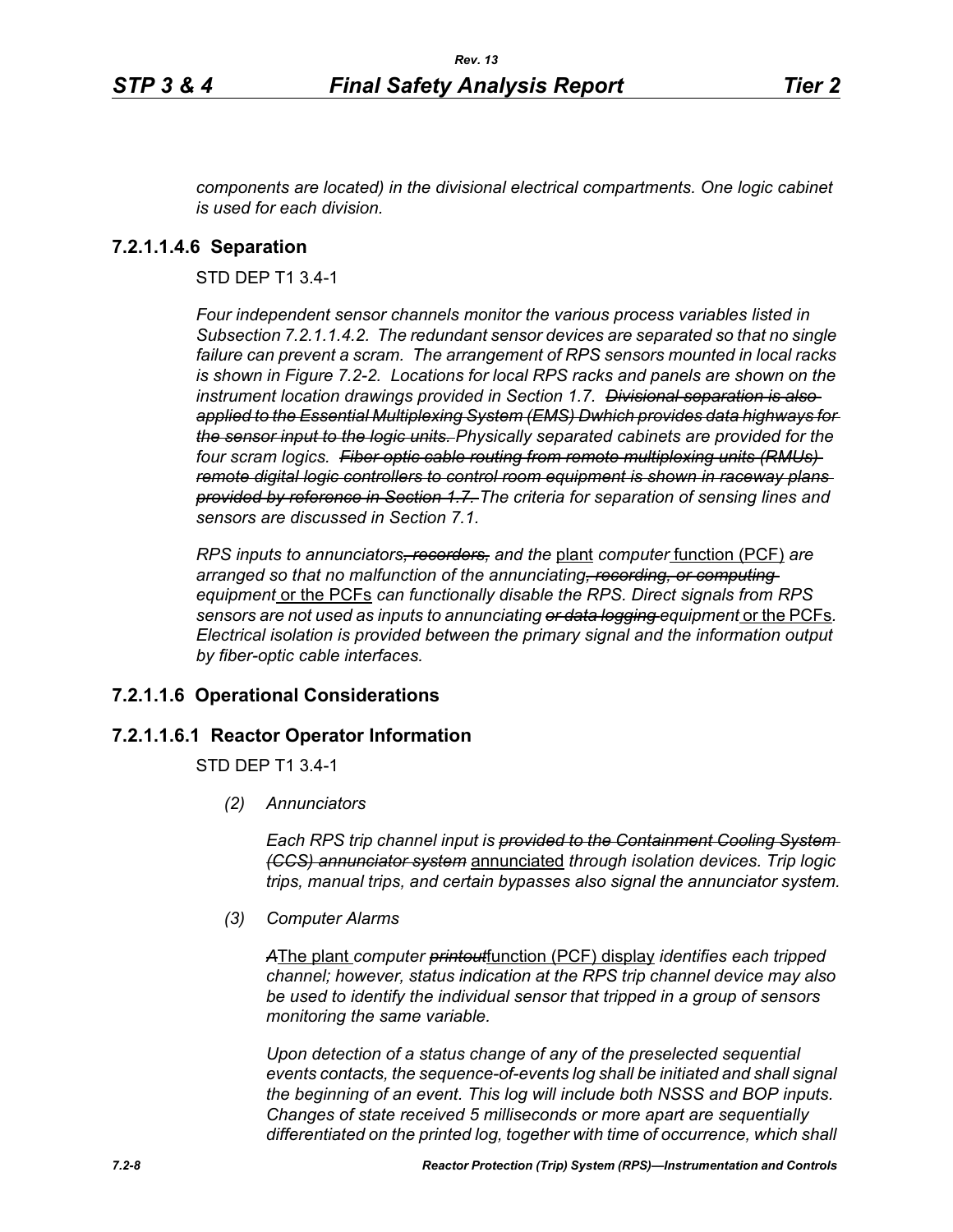*be printed in hours, minutes, seconds, and milliseconds. Use of the alarm typewriter and computer is not required for plant safety. The printout of trips is particularly useful in routinely verifying the correct operation of pressure, level, and valve position switches as trip points are passed during startup, shutdown, and maintenance operations.*

# **7.2.1.1.7 Setpoints**

## STD DEP T1 2.3-1

*Instrument ranges are chosen to cover the range of expected conditions for the variable being monitored. Additionally, the range is chosen to provide the necessary accuracy for any required setpoints and to meet the overall accuracy requirements of the channel.*

#### *(9) Main Steamline High Radiation* Not Used

*High radiation in the vicinity of the main steamlines may indicate a gross fuel failure in the core. When high radiation is detected near the steamlines, a scram is initiated to limit release of fission products from the fuel. The high radiation trip setting is selected high enough above background radiation levels to avoid spurious scrams yet low enough to promptly detect a gross release of fission products from the fuel. More information on the trip setting is available in Section 7.3.*

# **7.2.1.1.10 Main Control Room Area**

# STD DEP T1 3.4-1

*Virtually all hardware within the RPS design scope is located within the four separate and redundant* reactor trip and isolation system (RTIS) cabinets of the *safety system logic and control (SSLC)* system *cabinets in the main control room, except the instrumentation for monitoring turbine stop valve closure and turbine control valve fast closure, and turbine first-stage pressure. The panels are mounted on four separate control complex system steel floor sections which, in turn, are installed in the main control room. The major control switches are located on the principal console.*

# **7.2.1.1.11 Control Room Cabinets and Their Contents**

STD DEP Admin

## STD DEP T1 3.4-1

*The SSLC logic* RTIS *cabinets* of SSLC*, which contain* containing *the RPS for Divisions I, II, III, and IV, include a vertical board* input signal cards *for each division. The vertical boards* input signal cards *contain digital and solid-state discrete and integrated circuits used to condition signals transferred to the SSLC*RTIS *from the EMS. They also contain combinational and sequential logic circuits for the initiation of safety actions and/or alarm annunciation, isolators for electrical and physical separation of circuits used to transmit signals between redundant safety systems or*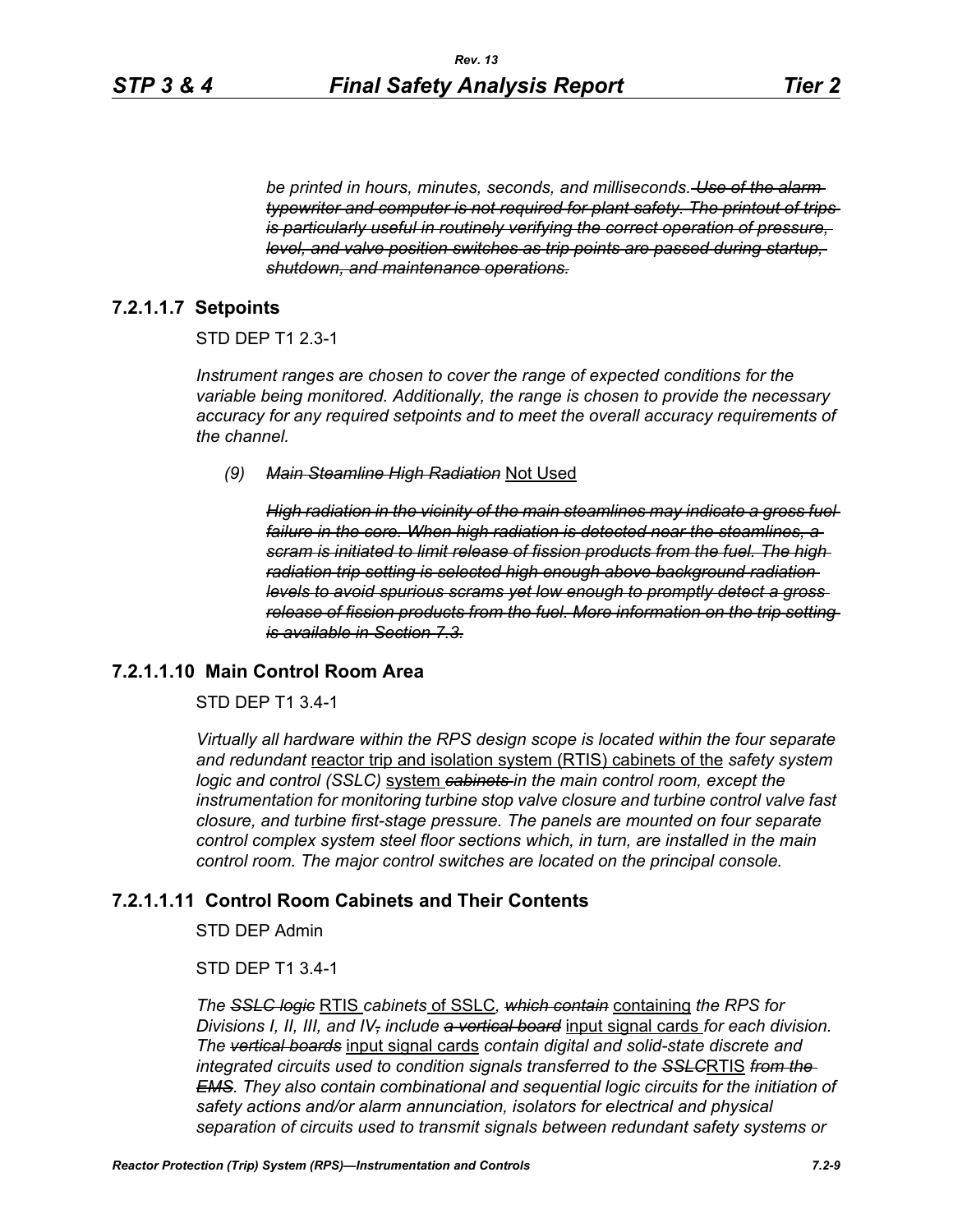*between safety and non-safety systems, and system support circuits such as power supplies, automatic testing circuits, etc. Load drivers with solid-state switching outputs for actuation solenoids, motor control centers, or switchgear may be located in the control room.*

## **7.2.1.2 Design Bases**

STD DEP T1 3.4-1

STD DEP 1.8-1

STD DEP 7.1-1

STD DEP 8.3-1

STD DEP Admin

*Design bases information requested by IEEE-279*603 *is discussed in the following paragraphs. These IEEE-279*603 *design bases aspects are considered separately from those more broad and detailed design bases for this system cited in Subsection 7.1.2.2.*

*(3) Sensors*

*A minimum number of LPRMs per APRM are required to provide adequate protective action. This is the only variable that has spatial dependence (IEEE-*279603*, Paragraph* 3.34.6.

*(5) Margin Between Operational Limits*

*The margin between operational limits and the limiting conditions of operation (scram) for the Reactor Protection System are described in Chapter 16 . The margin includes the maximum allowable accuracy error, sensor response times, and sensor setpoint drift.*

*(7) Ranges of Energy Supply and Environmental Conditions*

*The RPS 120 VAC power is provided by the four battery-powered inverters, for the SSLC, each with an alternate Class 1E 120 VAC supply. The batteries, which are designed for a two-hour minimum capacity, have sufficient stored energy to ride through switching transients in the switch yards in order to prevent switching transients from causing a scram. The alternate sources of 120V power are provided to each SSLC bus from transformers powered from the 6.9 kV* 4.16kV *emergency diesel generators. Since there are three diesel generators, the fourth division alternate power originates from the first*second *division diesel.*

- *(8) Unusual Events*
	- *(d) Fires*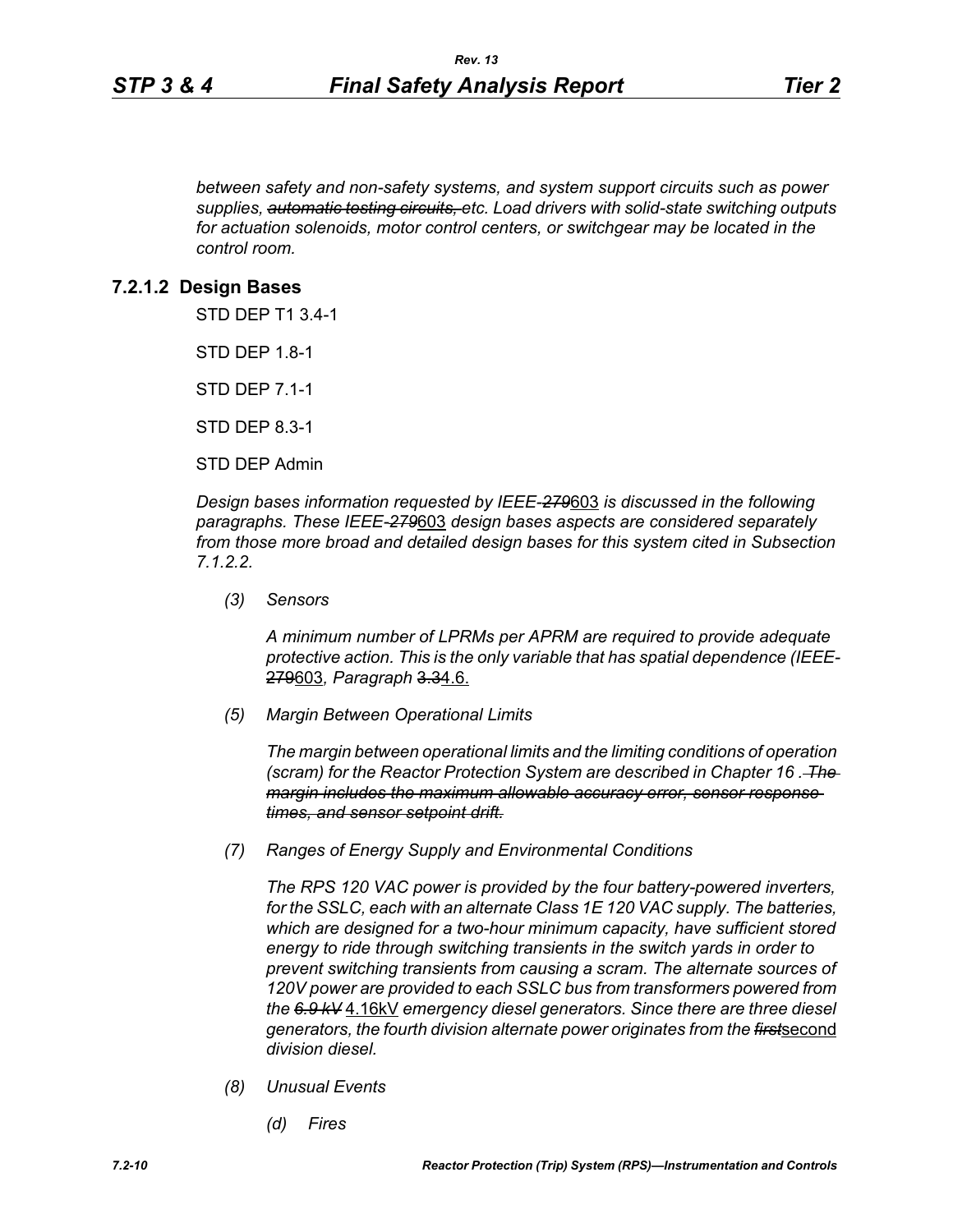*To protect the RPS in the event of a postulated fire, the RPS trip logics are contained within the four separate independent SSLC*divisional *cabinets. The separation of the cabinets and their individual steel construction assures that the RPS functions will not be prevented by a postulated fire within any of the divisional panels. Incombustible or fire retardant materials are used as much as possible. The use of separation and fire barriers ensures that even though some portion of the system may be affected, the RPS will continue to provide the required protective action (Section 9.5).*

*(9) Performance Requirements*

*A logic combination (two out of four) of instrument channel trips actuated by abnormal or accident conditions will initiate a scram and produce independent logic seal-ins within each of the four logic divisions. The trip conditions will be annunciated and recorded on the process computer* PCF*. The trip seal-in will maintain a scram signal condition at the CRD System terminals until the trip channels have returned to their normal operating range*  and the seal-in is manually reset by operator action. Thus, once a trip signal *is present long enough to initiate a scram and the seal-ins, the protective action will go to completion.*

### **7.2.2.1 Conformance to Design Bases Requirements**

STD DEP T1 2.3-1

STD DEP T1 3.4-1

STD DEP 7.1-1

*(1) Design Bases 7.1.2.2(1)(a)*

*Table 7.2-1 provides a listing of the sensors selected to initiate reactor scrams and delineates the range for each sensor. Setpoints, and accuracy and response time can be found in Chapter 16* The methods for calculating setpoints are described in Chapter 16. Response times are included in the analysis calculation for the design limit. *This information establishes the precision of the RPS variable sensors.*

*(3) Design Basis 7.1.2.2(1)(c)*

*The scram initiated by the main steamline radiation monitoring system* isolation valve closure *and reactor vessel low-water level* (Level 3) *satisfactorily limits the radiological consequences of gross failure of the fuel or RCPB. (Chapter 15 evaluates gross failure of the fuel and RCPB). In no case does the release of radioactive material to the environs result in exposures which exceed the guidelines of applicable published regulations.*

*(7) RPS Design Basis 7.1.2.2.1(1)(g) through (n)*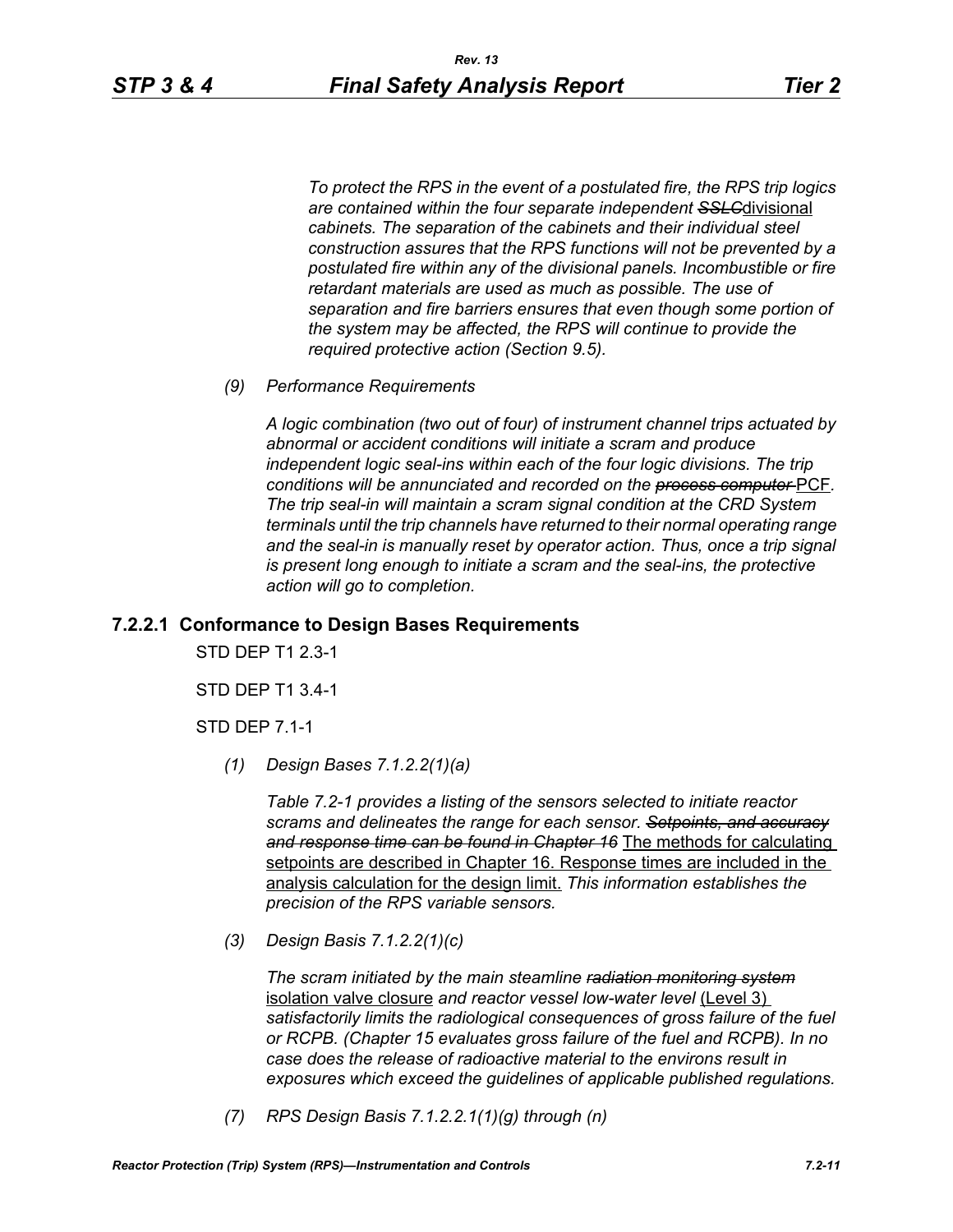*The RPS is designed so that it is only necessary for trip variables to exceed their trip setpoints for sufficient length of time to trip the digital trip modules* functions *and seal-in the associated trip logic. Once this is accomplished, the scram will go to completion regardless of the state of the variable which initiated the protective action.*

*The ability of the RPS to function properly with a single failure is discussed in Subsection 7.2.1.2* 7.2.1.1.4.4*.*

*The ability of the RPS to function properly while any one sensor or channel is bypassed or undergoing test or maintenance is discussed in Subsection 7.2.1.2* 7.2.1.1.4.3*.*

The following standard supplement addresses the licensing requirements from 7.1.2.2(1).

(9) Design Basis 7.1.2.2(1)(q), (r) and (s)

Selective automatic and manual operational trip bypasses that permit proper plant operation are provided.

Manual control switches for initiation of reactor scram by plant operator are provided.

Mode switch to allow appropriate operational trips is provided.

# **7.2.2.1.1 Other Design Basis Requirements**

STD DEP T1 3.4-1

- *(1) Control rod status lamps indicating* indication of *each rod fully inserted.*
- *(2) Control rod scram valve status lamps indicating open valves.*

# **7.2.2.2.2 Regulatory Guides**

STD DEP T1 3.4-1

STD DEP 1.8-1

STD DEP Admin

*(3) Regulatory Guide 1.53—Application of the Single-Failure Criterion to Nuclear Power Plant Protection Systems.*

*Compliance with NRC Regulatory Guide 1.53 is met by specifying, designing, and constructing the Reactor Protection System to meet the single-failure criterion described in Section* 4.25.1 *of IEEE-*279603 *(*Criteria for ProtectionStandard Criteria for Safety *Systems for Nuclear Power Generating Stations) and IEEE-379 (Standard Application of the Single-Failure Criterion to Nuclear Power Generating Station Class 1E Systems).*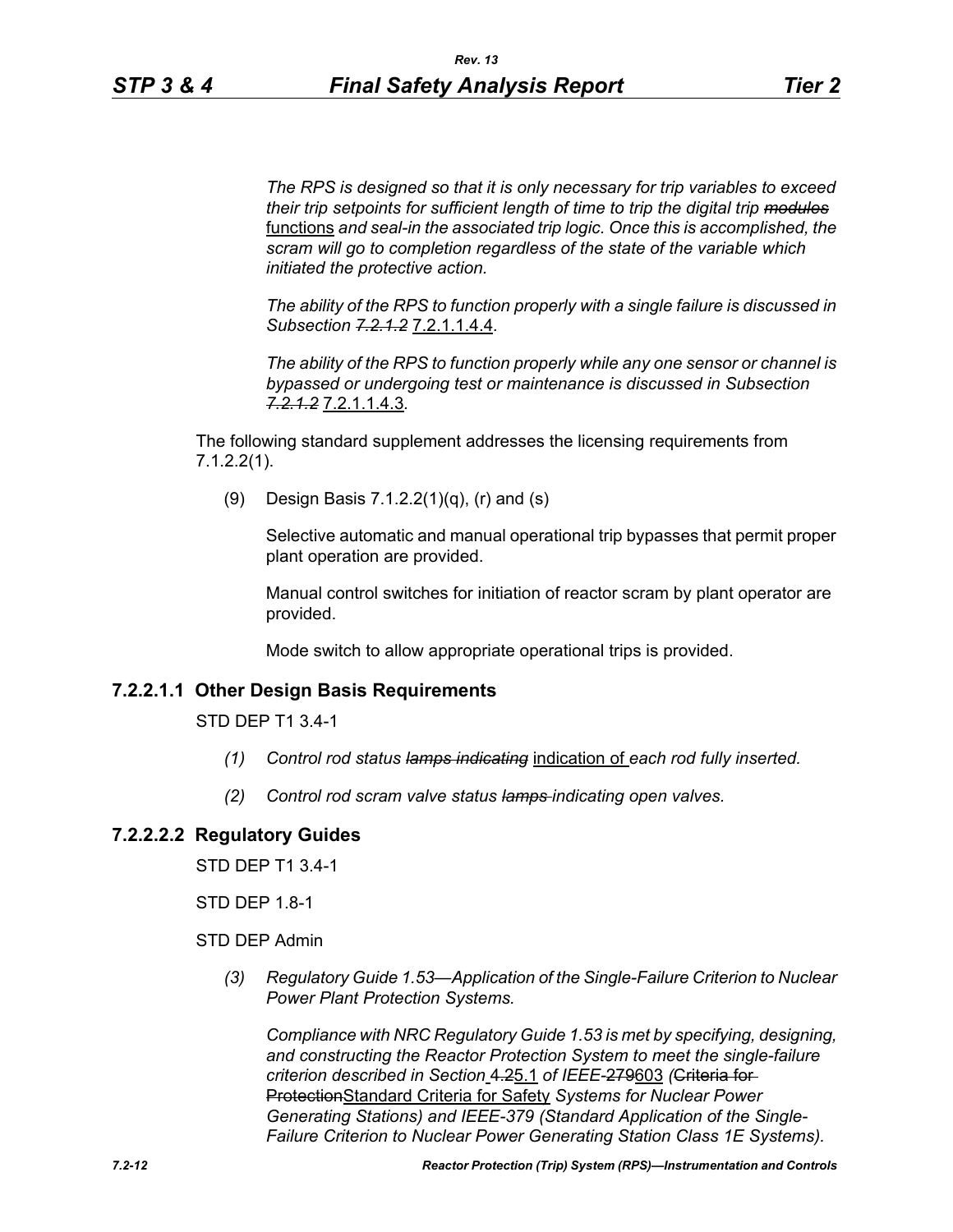*Redundant sensors are used and the logic is arranged to ensure that a failure in a sensing element of the decision logic or an actuator will not prevent protective action. Separated channels are employed so that a fault affecting one channel will not prevent the other channels from operating properly. A complete discussion of the RPS power supplies is presented in Subsection 7.2.1.1.*

*(4) Regulatory Guide 1.62—Manual Initiation of Protective Actions.*

*Manual initiation of reactor scram, once initiated, goes to completion as required by IEEE-*279603*, Section 4.16* Sections 5.2 and 7.3.

*(5) Regulatory Guide 1.75—Physical Independence of Electric Systems*

*The RPS complies with the criteria set forth in IEEE-279*603*, Paragraph 4.6*5.6*, and Regulatory Guide 1.75, which endorses IEEE-384. Class 1E circuits and Class 1E-associated circuits are identified and separated from redundant and non-Class 1E circuits. Isolation devices are provided in the design where an interface exists between redundant Class 1E divisions and between non-Class 1E and Class 1E or Class 1E-associated circuits. Independence and separation of safety-related systems is discussed in Subections 8.3.1.3 and 8.3.1.4* Subsection 8.3.3.6.2*.*

*Physical and electrical independence of the instrumentation devices of the system is provided by channel independence for sensors exposed to each process variable. Separate and independent raceways are routed from each device to the respective remote multiplexing units (RMUs)* I/O devices*. Each channel*division *has a separate and independent control room panel. Trip logic outputs are separated in the same manner as are the channels. Signals between redundant RPS divisions are electrically and physically isolated by Class 1E isolators or by fiber optic cables.*

# **7.2.2.2.3.1 IEEE-279603, ProtectionStandard Criteria for Safety Systems for Nuclear Power Generating Stations**

- STD DEP T1 2.3-1
- STD DEP 1.8-1
- STD DEP T1 3.4-1
- STD DEP 7.6-1
- STD DEP Admin

*The Reactor Protection (trip) System conforms to the requirements of this standard. The following is a detailed discussion of this conformance.*

*(1) General Functional Requirement (Paragraph 4.1*Section 5)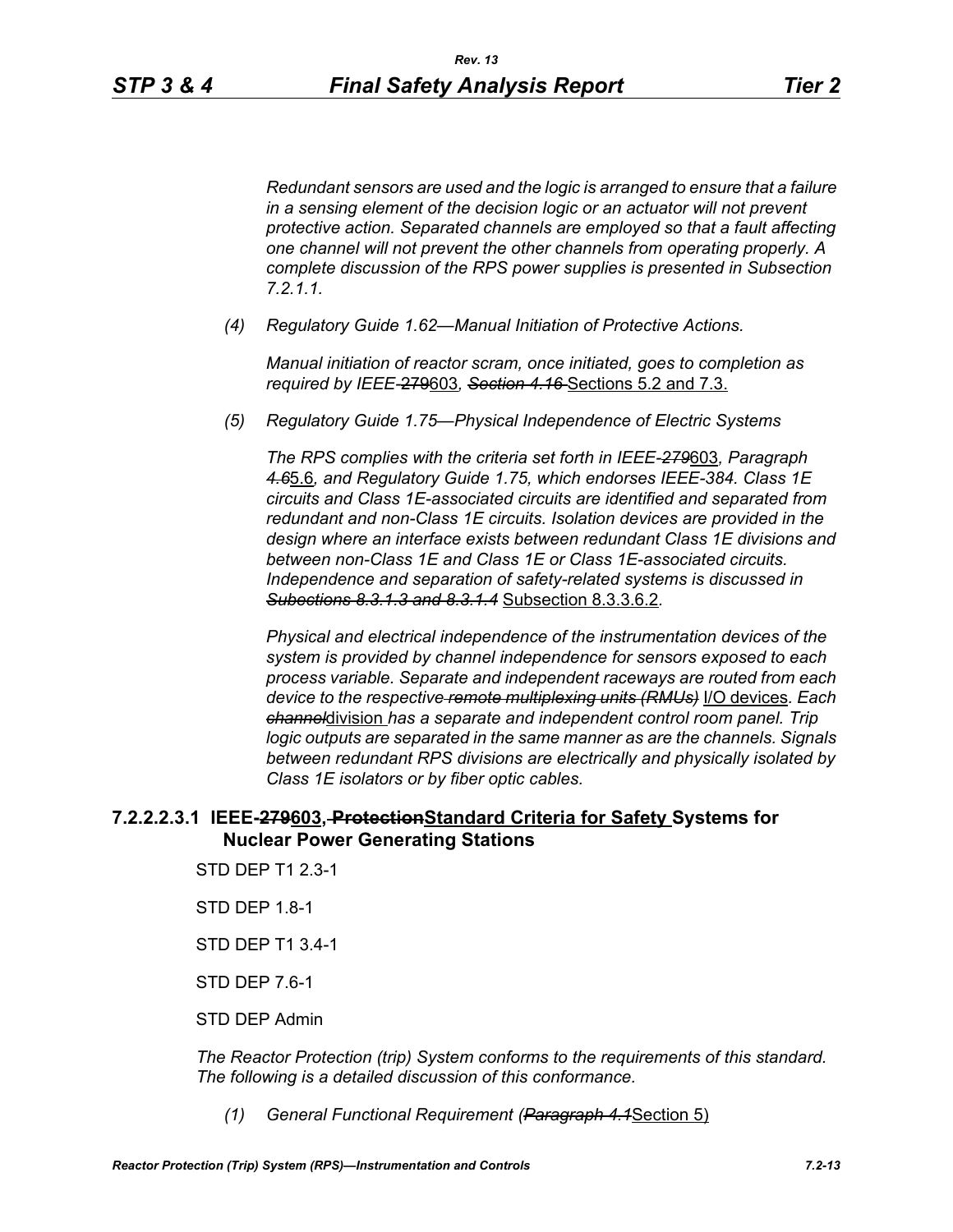- *(2) Single-Failure Criterion (Paragraph4.2*Section 5.1)
- *(3)* Quality of Components and Modules (*Paragraph 4.3*Section 5.3*)*
- *(4) Equipment Qualification (Paragraph 4.4*Section 5.4*)*
- *(5) Channel* System *Integrity (Paragraph 4.5*Section 5.5*)*
- *(6) Channel Independence (Paragraph 4.6*Section 5.6*)*
- *(7) Control and Protection System Interaction (Paragraph 4.7*Section 6.3*)*
- *(8) Derivation of System Inputs (Paragraph 4.8*Section 6.4*)*

*The following RPS trip variables are direct measures of a reactor overpressure condition, a reactor overpower condition, a gross fuel damage condition, or abnormal conditions within the reactor coolant pressure boundary:*

- *(a) Reactor vessel low water level* (Level 3) *trip*
- *(b) Main steamline high radiation trip* Not Used
- *(c) (c) Neutron monitoring (APRM) system trip*
	- *(i) Neutron flux trip*
	- *(ii) Simulated thermal power*
	- (iii) OPRM trip
	- (iv) Reactor core flow rapid coastdown
	- (v) APRM inoperative
	- (vi) OPRM inoperative
- *(d) Neutron Monitoring (SRNM) System trip*
	- *(i) Neutron flux trip*
	- *(ii) Short neutron flux period*
	- *(iii) Channel*SRNM *inoperative*
- *(9) Capability for Sensor Checks (Paragraph 4.9*Section 5.7*)*
- *(10) Capability for Test and Calibration (Paragraph 4.10*Section 6.5*)*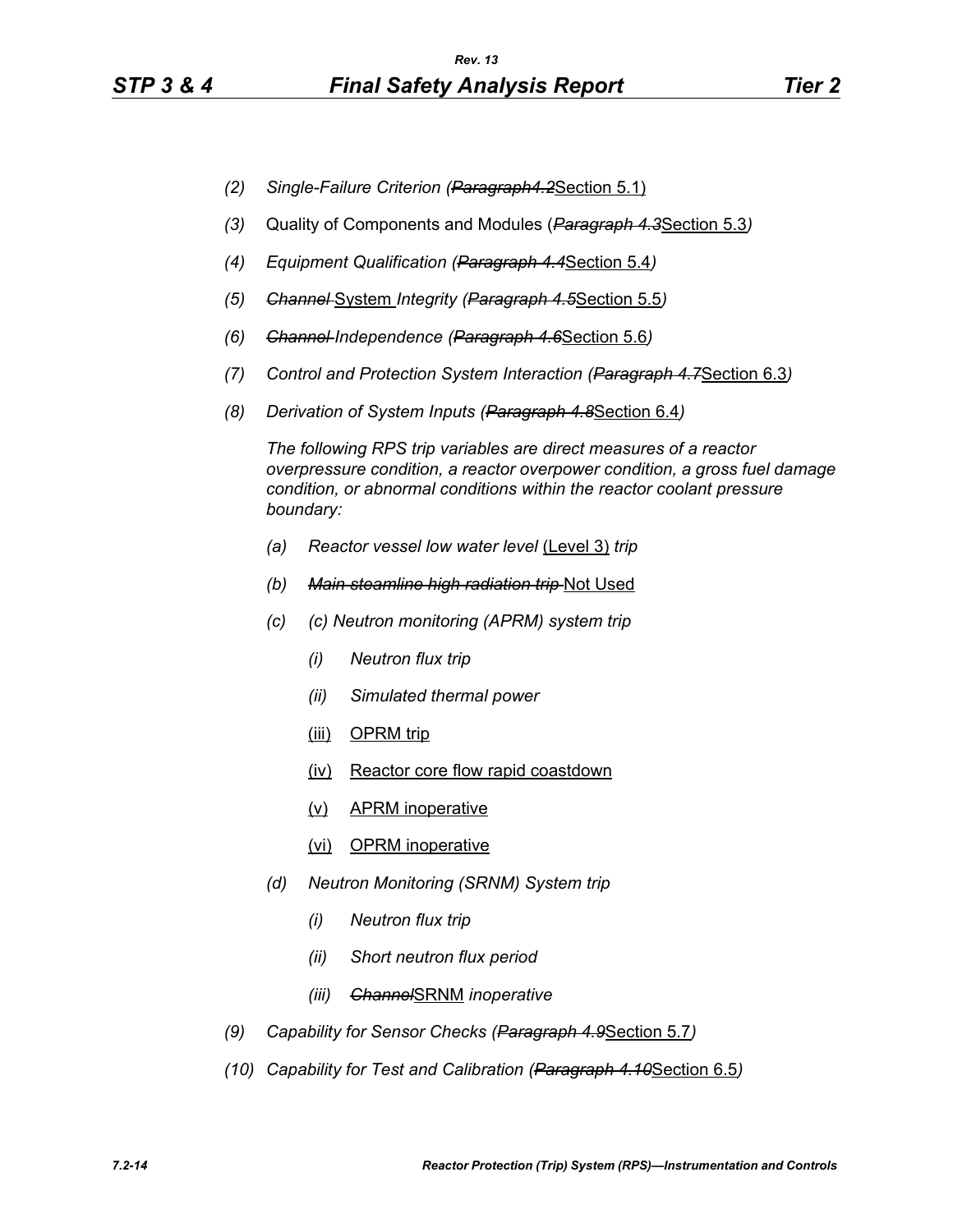*Most sensors have a provision for actual testing and calibration during reactor operation. The exceptions are defined as follows:*

- *(b)* Not Used *Testing of the main steamline high-radiation monitors can be performed during full power operation by cross-comparison of sensors. Calibration of the electronics portion of each channel can be performed during reactor operation by switching in a current source in place of the normal signal from the sensor. Calibration of the sensor itself can be performed during shutdown.*
- *(11) Channel Bypass or Removal from Operation (Paragraph 4.11*Section 6.7*)*
- *(12) Operating Bypasses (Paragraph 4.12*Section 6.6*)*

*The following RPS trip variables have no provision for an operating bypass:*

- *(a) Reactor vessel low water level* (Level 3) *trip*
- *(b) Main steamline high radiation trip* Not Used

*An operating bypass of the low RCS*CRD *accumulator charging pressure trip is provided in the control room for the operator to bypass the trip outputs during SHUTDOWN and REFUEL modes of operation. Control of this bypass is achieved with bypass switches through administrative means. Its only purpose is to permit reset of the RPS following reactor scram because the low charging water pressure condition would persist until the scram valves are reclosed. The bypass is manually initiated and must be manually removed (via switches or placing the mode switch in STARTUP) to commence withdrawal of control rods after a reactor shutdown.*

- *(13) Indication of Bypasses (Paragraph 4.13*Section 5.8.3*)*
- *(14) Access to Means for Bypassing (Paragraph 4.14*Section 5.9*)*
- *(15) Multiple Setpoints (Paragraph 4.15*Section 6.8.2*)\**

*The trip setpoint of each SRNM channel is generally fixed. However, there is also the scram initiated by intermediate high neutron flux level corresponding to 5E + 5 counts per second. This is only activated in a noncoincidence scram mode by a switch in the RPS*NMS *SSLC cabinet. The conditions under which such trip is to be activated are included in plant operating procedures.*

- *(16) Completion of Protective Action Once it is Initiated (Paragraph 4.16*Section 7.3*)*
- *(17) Manual Actuation (Paragraph 4.17*Section 7.2*)*
- *(18) Access to Setpoint Adjustments, Calibration, and Test Points (Paragraph 4.18*Section 5.9*)*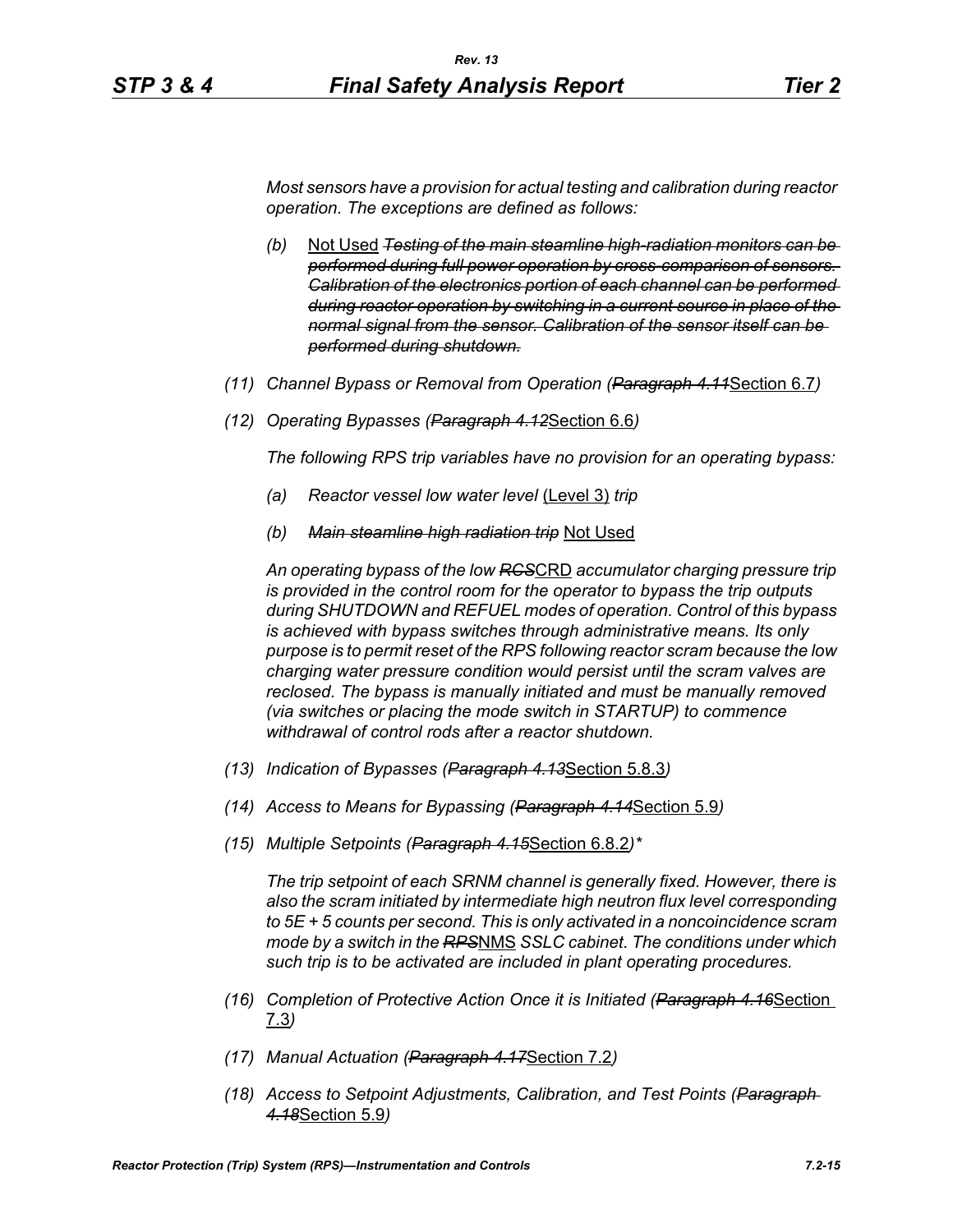*(19) Identification of Protective Actions (Paragraph 4.19*Section 5.8.2*)*

*When any manual scram pushbutton is depressed, a main control room annunciation is initiated and a process computer system*PCF *record is produced to identify the tripped RPS trip logic.*

*Identification of the mode switch in shutdown position scram trip is provided by the process computer system*PCF *trip logic identification printout*record*, the mode switch in shutdown position annunciator, and all division trips.*

- *(20) Information Readout (Paragraph 4.20*Sections 5.8 and 5.14*)*
- *(21) System Repair (Paragraph 4.21*Section 5.10*)*
- *(22) Identification of Protection Systems (Paragraph 4.22*Section 5.11*)*

*The RPS logic is housed, along with that of the essential core cooling*  systems and the leak detection and *isolation systems, in the reactor trip* and isolation system (RTIS) cabinets of *safety system logic and control (SSLC)*  system*cabinets. There are four distinct and separate cabinets in accordance with the four electrical divisions. Each division is uniquely identified by color code including cables and associated cables. The SSLC cabinets themselves are clearly marked with the words "Safety System Logic and Control*Reactor Trip and Isolation System*". Each of the component systems controls is clearly identified on the cabinets in accordance with their system grouping and labeling. Control room panels are identified by tags on the panels which indicate the function and identify the contained logic channels. Redundant racks are identified by the identification marker plates of instruments on the racks.*

# **7.2.2.2.4 Conformance to Branch Technical Positions**

STD DEP 1.8-1

### STD DEP Admin

*(4) BTP-ICSB-26: Requirements for Reactor Protection System Anticipatory Trips*

*All hardware* components *used to provide trip signals to the RPS isare designed in accordance with IEEE-*279603 *and* isare *considered safety-related. This includes the sensors for turbine stop valve closure and turbine control valve fast closure even though these are located in the non-seismic Turbine Building. Since reactor high pressure and power trips are diverse to the turbine scram variables, locating the sensors in the turbine enclosure does not compromise the ability of the RPS to provide protection action when required.*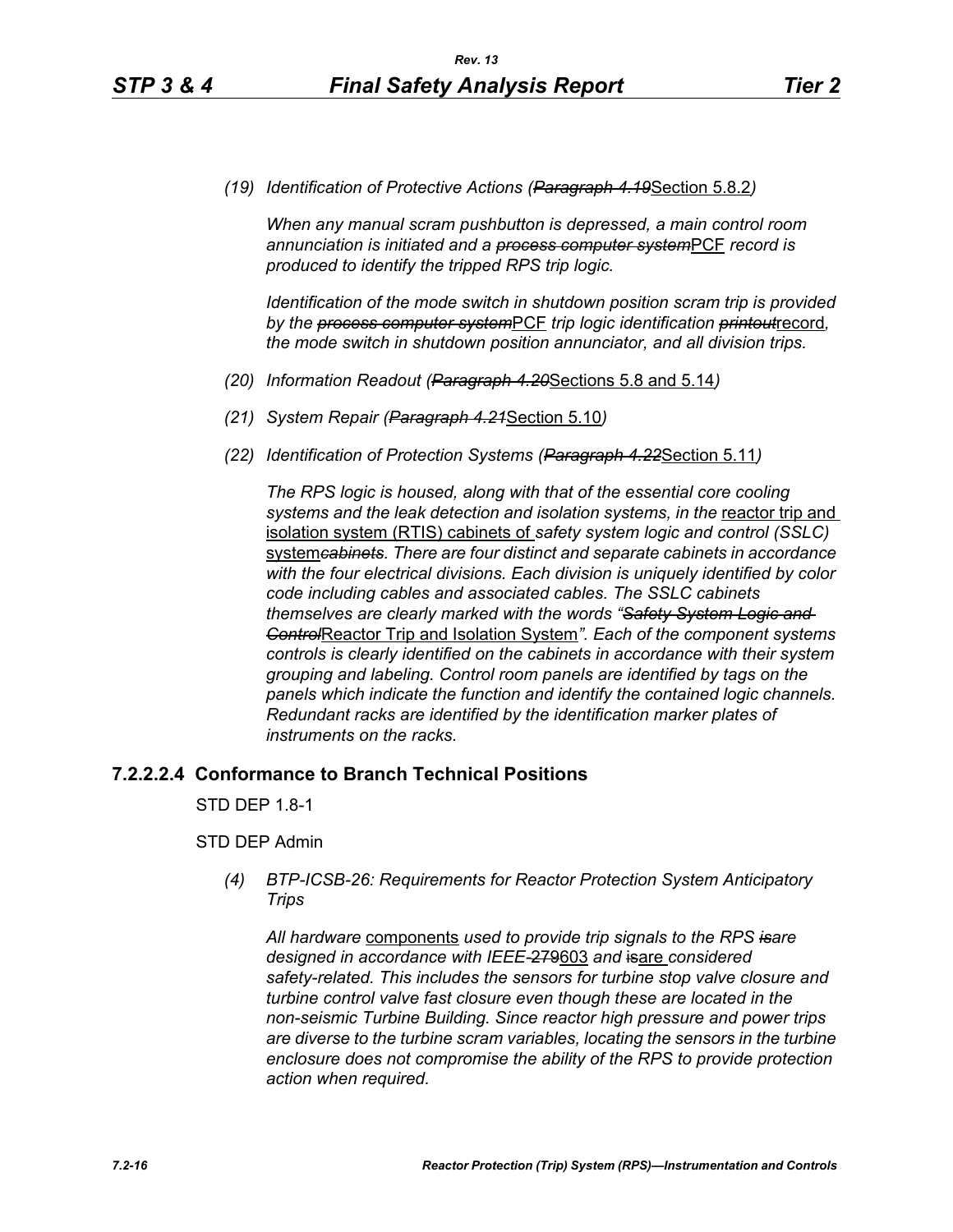| Reactor vessel<br>high pressure                                                            | 0 10 3 0 - 10 0 MPa G                | Pressure-<br>transmitter/trip<br>module    |
|--------------------------------------------------------------------------------------------|--------------------------------------|--------------------------------------------|
| Drywell high<br>pressure                                                                   | $0 - 0.036$ MPaG-15.0 - 30.0<br>kPaG | Pressure-<br>transmitter/trip<br>module    |
| <b>Reactor vessel</b><br>low water<br>Level <sub>3</sub>                                   | $0 - 0.033$ MPa G 0 - 1800<br>mm     | Level-<br>transmitter/trip<br>module       |
| Low charging pressure<br>to rod HCU<br>accumulatorsCRD<br>charging header<br>pressure High | 0 245.20-20.0 MPa G                  | Pressure<br>transmitter/<br>trip module    |
| Turbine stop<br>valve closure                                                              | Fully open<br>to<br>fully closed     | Position switch                            |
| Turbine control<br>valve fast closure                                                      | 0-10.98 MPa G                        | Pressure-<br>switch                        |
| Main steamline<br>isolation valve<br>closure                                               | Fully open<br>to<br>fully closed     | Position-<br>switch                        |
| <b>Neutron Monitoring</b><br>System                                                        | <b>APRM or SRNM</b><br>Trip/No Trip  | See Section 7.6                            |
| Main steamline<br>high radiation                                                           | <del>0.01-10<sup>4</sup>mGy/h</del>  | Gamma<br>detector                          |
| High suppression pool<br>temperature                                                       | 4 to 110°C0 to 150°C                 | Temperature-<br>transmitter/trip<br>module |
| Turbine first-stage<br>pressure                                                            | $0 - 6$ MPaG                         | Pressure-<br>transmitter/<br>trip module   |

### **Table 7.2-1 Reactor Protection System Instrumentation Specifications**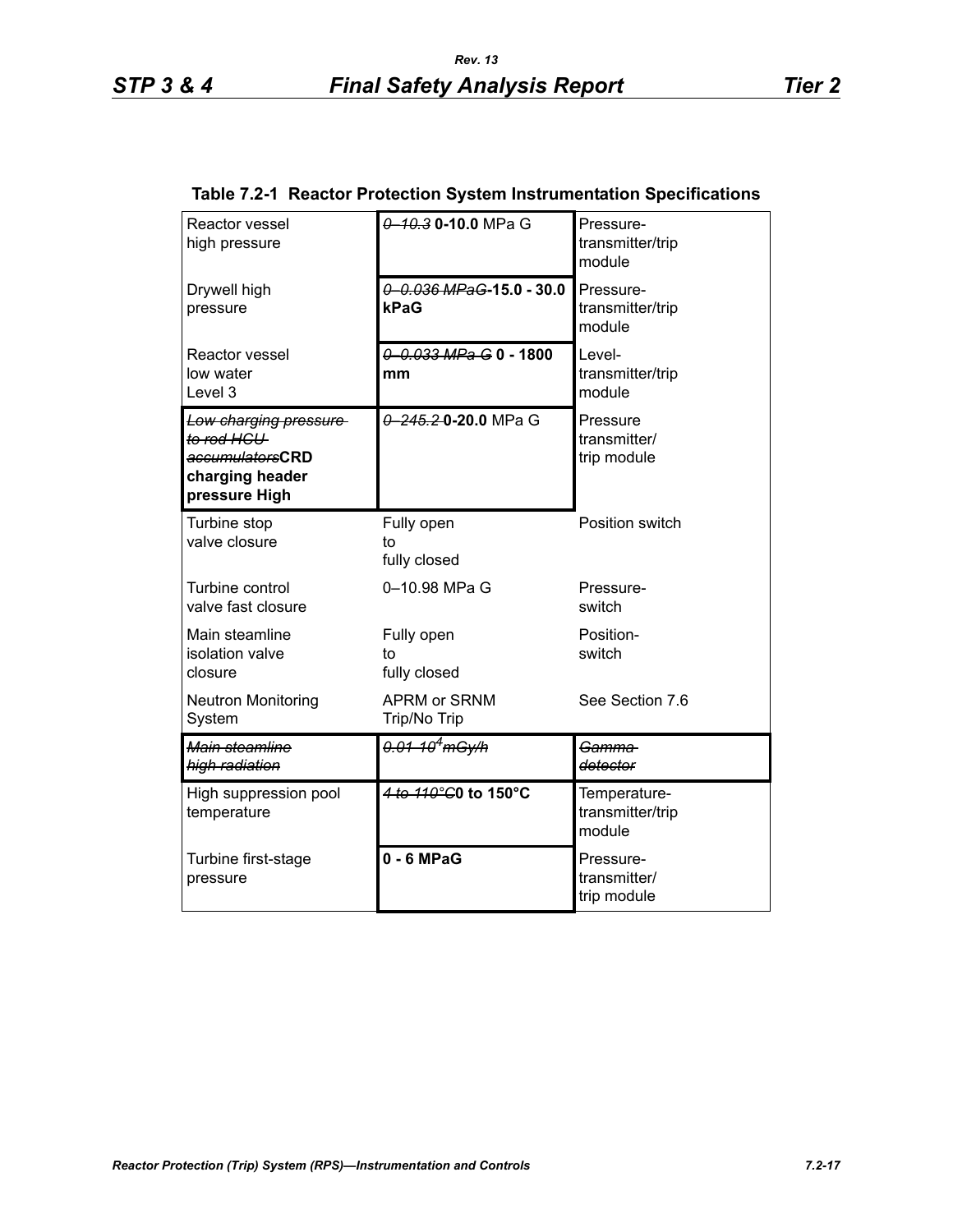# **Table 7.2-2 Channels Required for Functional Performance of RPS**

| This table shows the number of sensors required for the functional performance of the<br>reactor protection system. |            |  |  |
|---------------------------------------------------------------------------------------------------------------------|------------|--|--|
| <b>Channel Description</b>                                                                                          | l# Sensors |  |  |
| Reactor vessel low level (Level 3)                                                                                  |            |  |  |
| Main steamline radiation                                                                                            |            |  |  |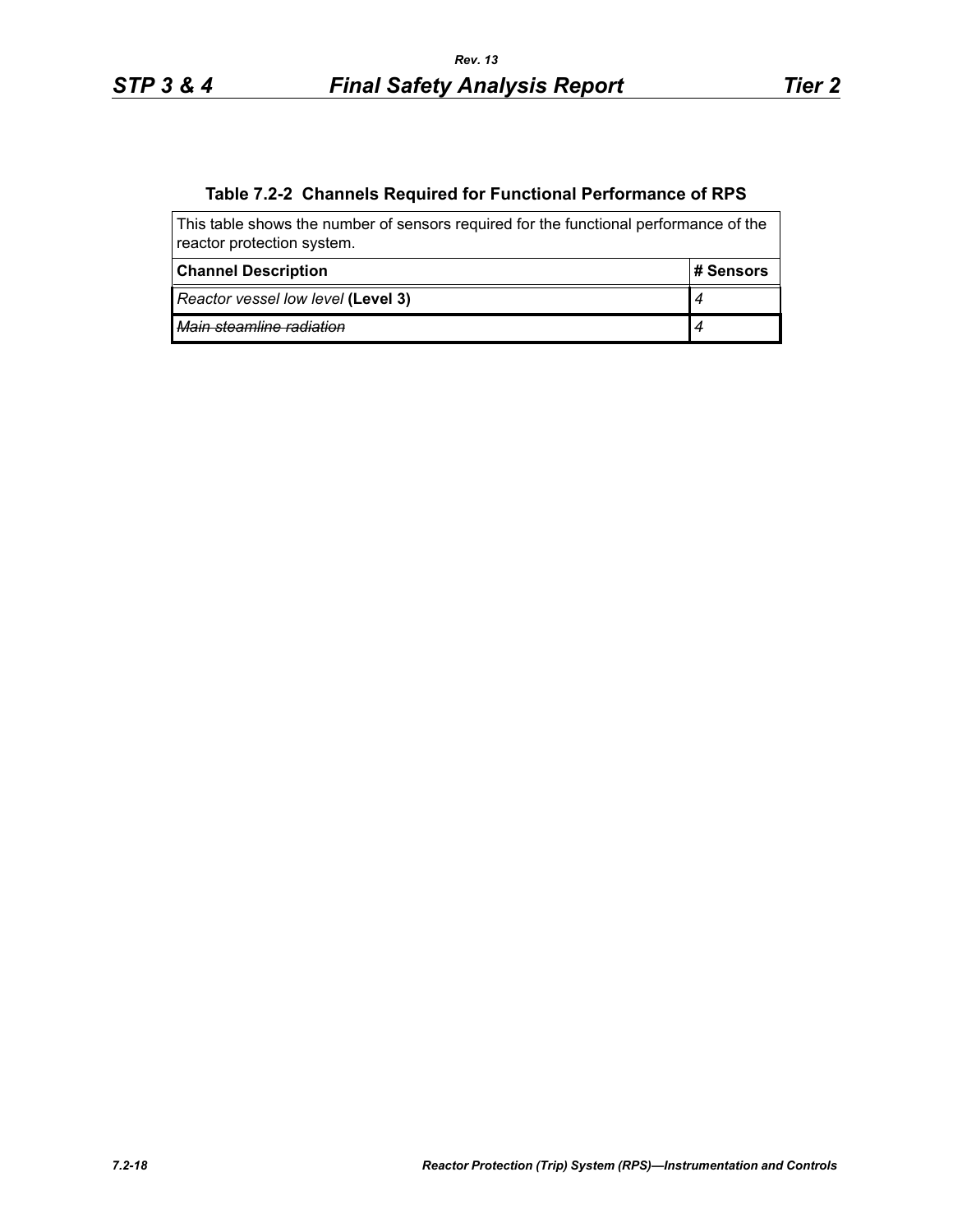



*Rev. 13*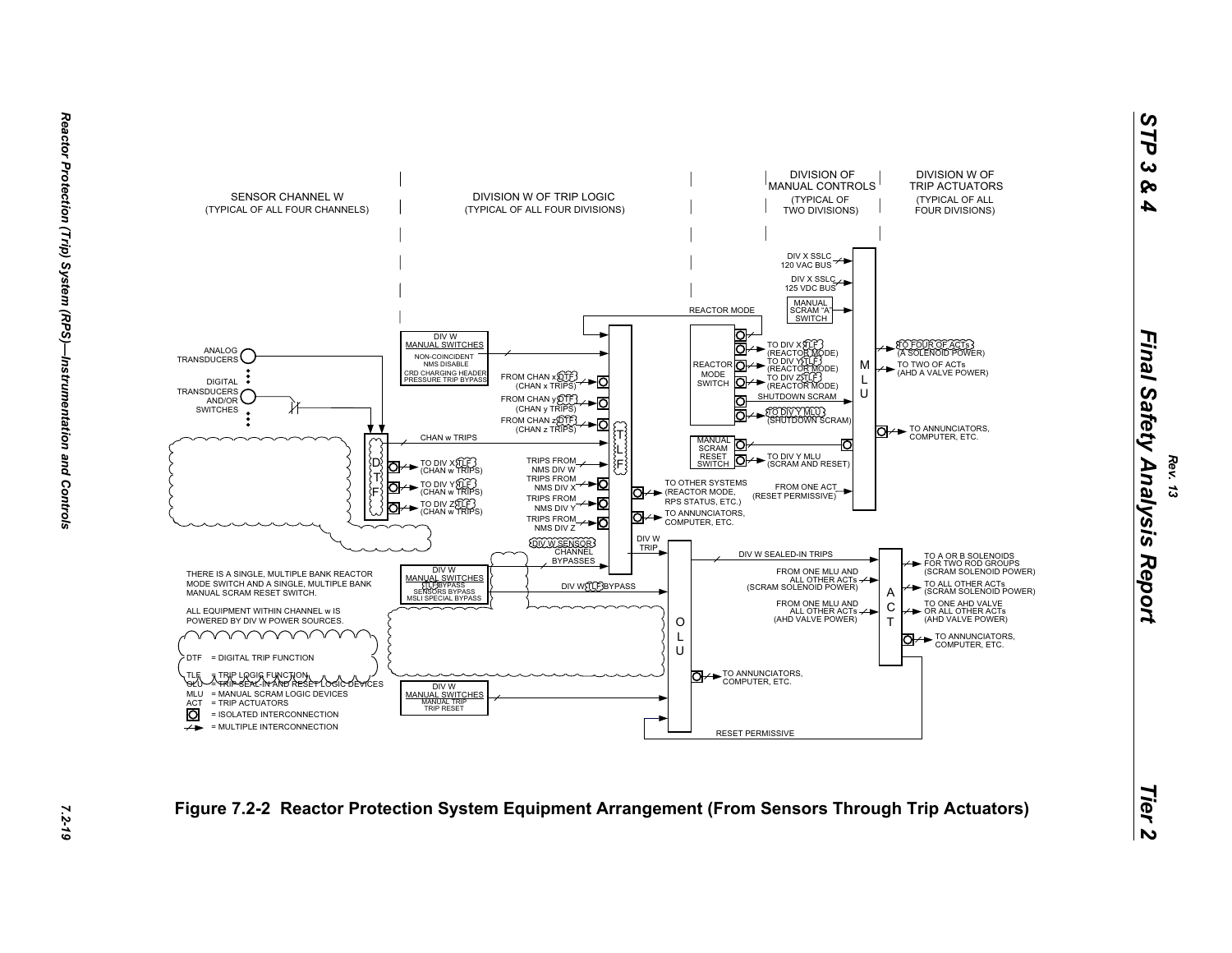

**Figure 7.2-6 Division 1 Trip Logic**